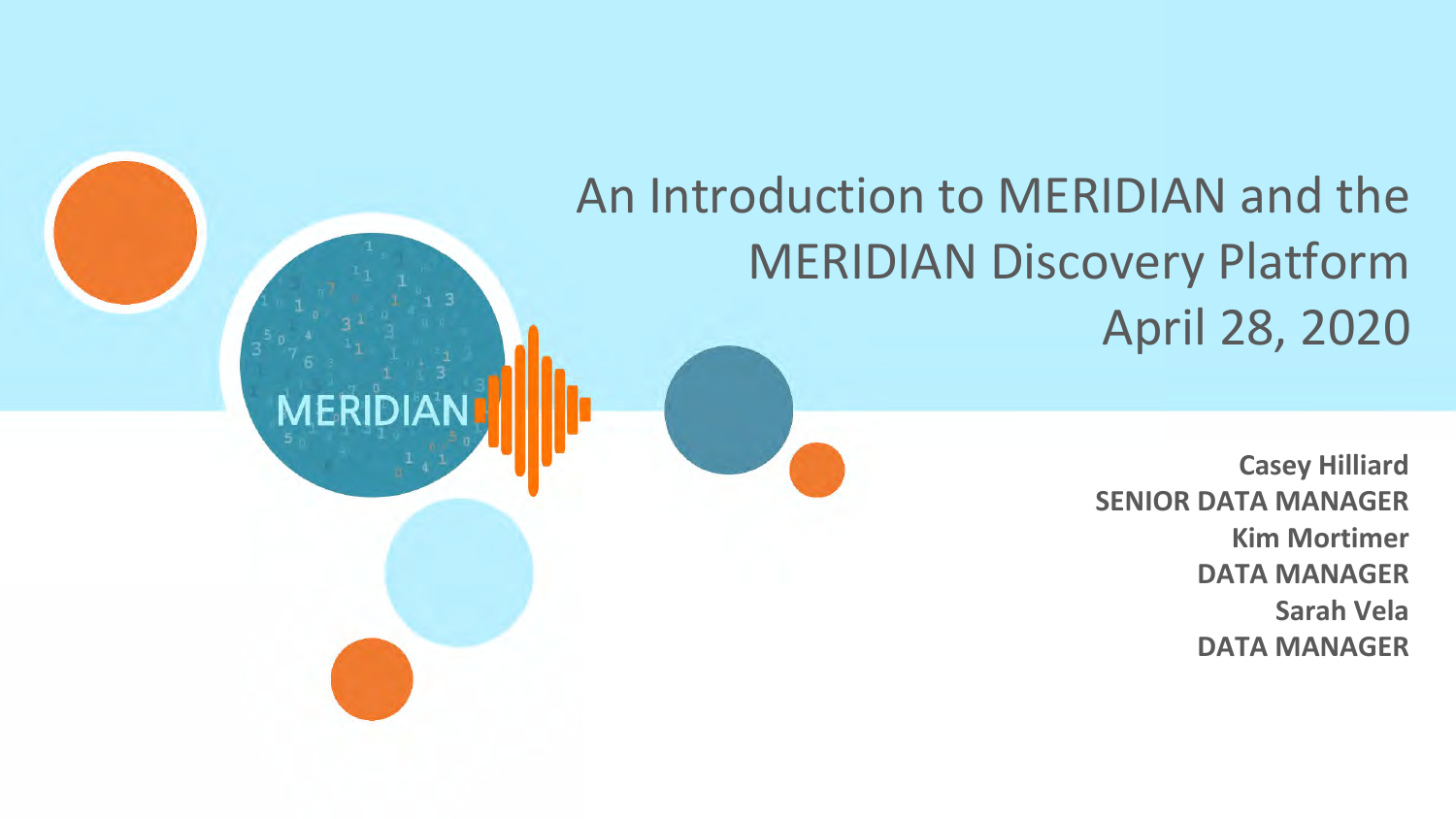#### Webinar Overview



- An introduction to MERIDIAN
- MERIDIAN Projects and Initiatives
- The MERIDIAN Metadata Submission and Search tool ("Discovery Portal")
	- High level overview:
		- purpose
		- metadata profile
		- architecture
	- Demonstration
	- Platform reuse
- Planned works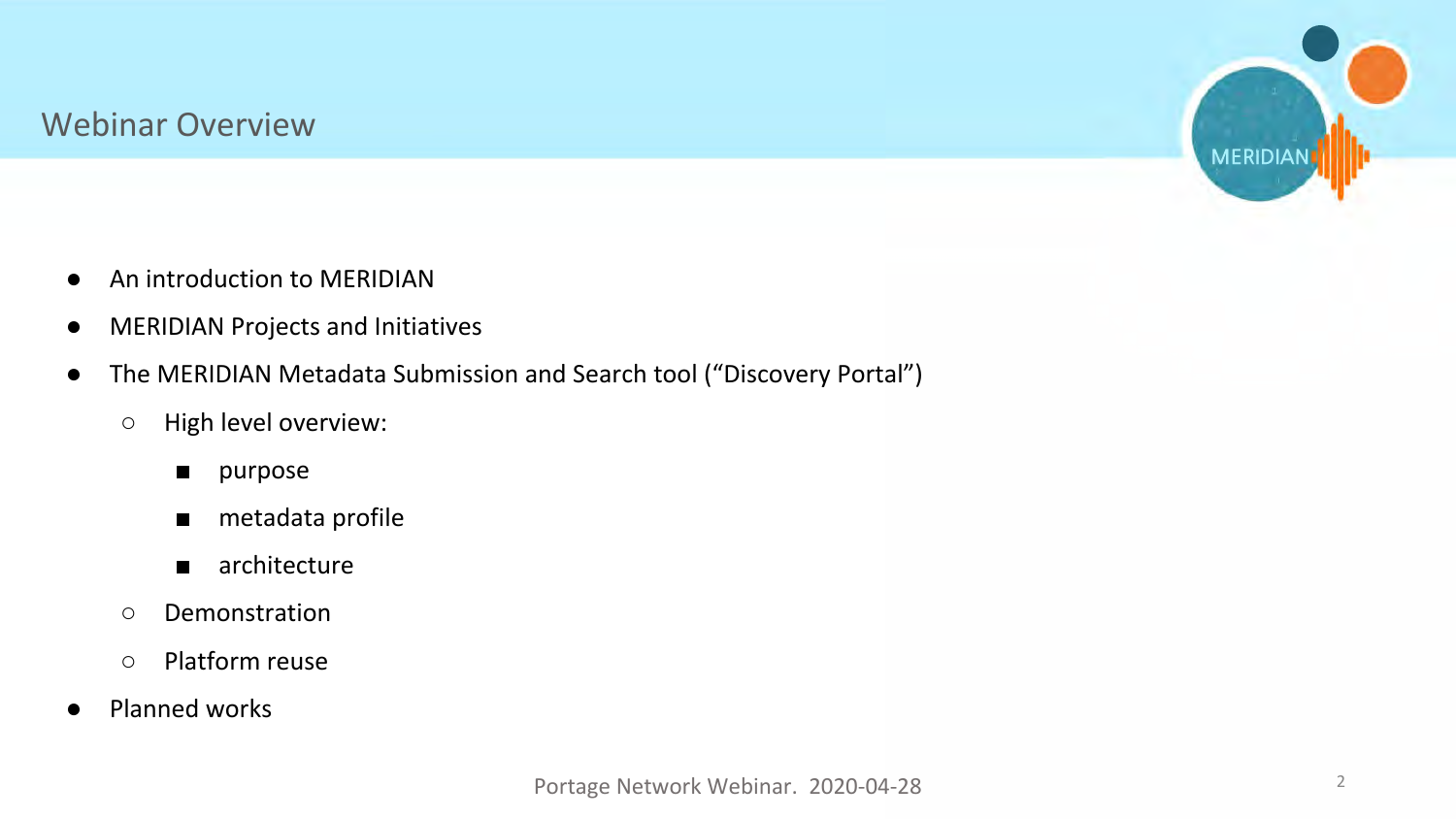

- MERIDIAN: Marine Environmental Research Infrastructure for Data Integration and Application Network
- MERIDIAN is a CFI and provincially funded multi-institutional consortium of highly skilled members of the Canadian ocean acoustic research and computer science communities.
- MERIDIAN projects provide data analytics, management, and visualization tools, as well as resources and expertise to ocean scientists to support their research.

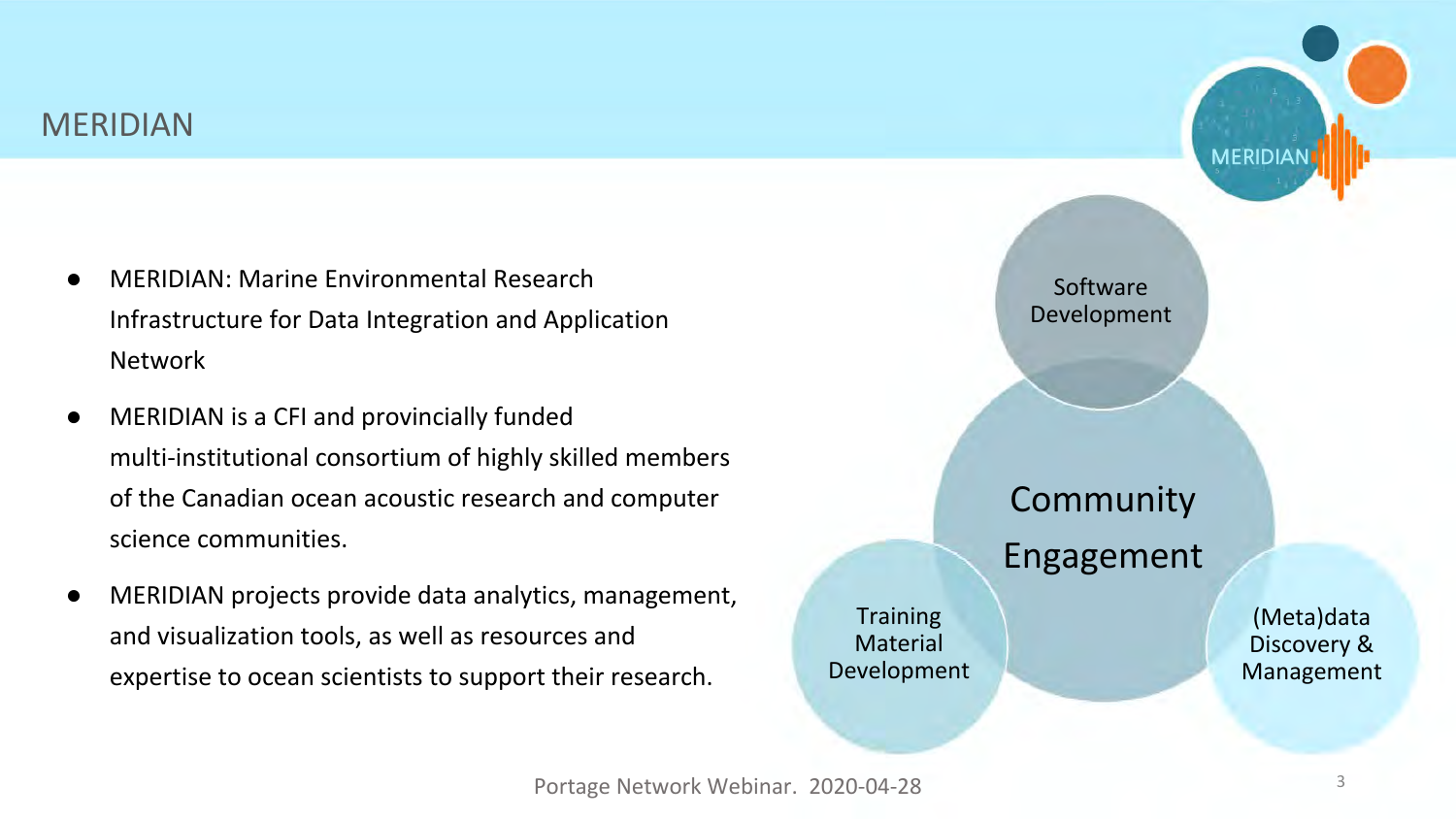### MERIDIAN - Our support



MERIDIAN receives support for operations from a variety of organizations, and has partnered with several research institutions in the pursuit of improved utilization of Ocean data.



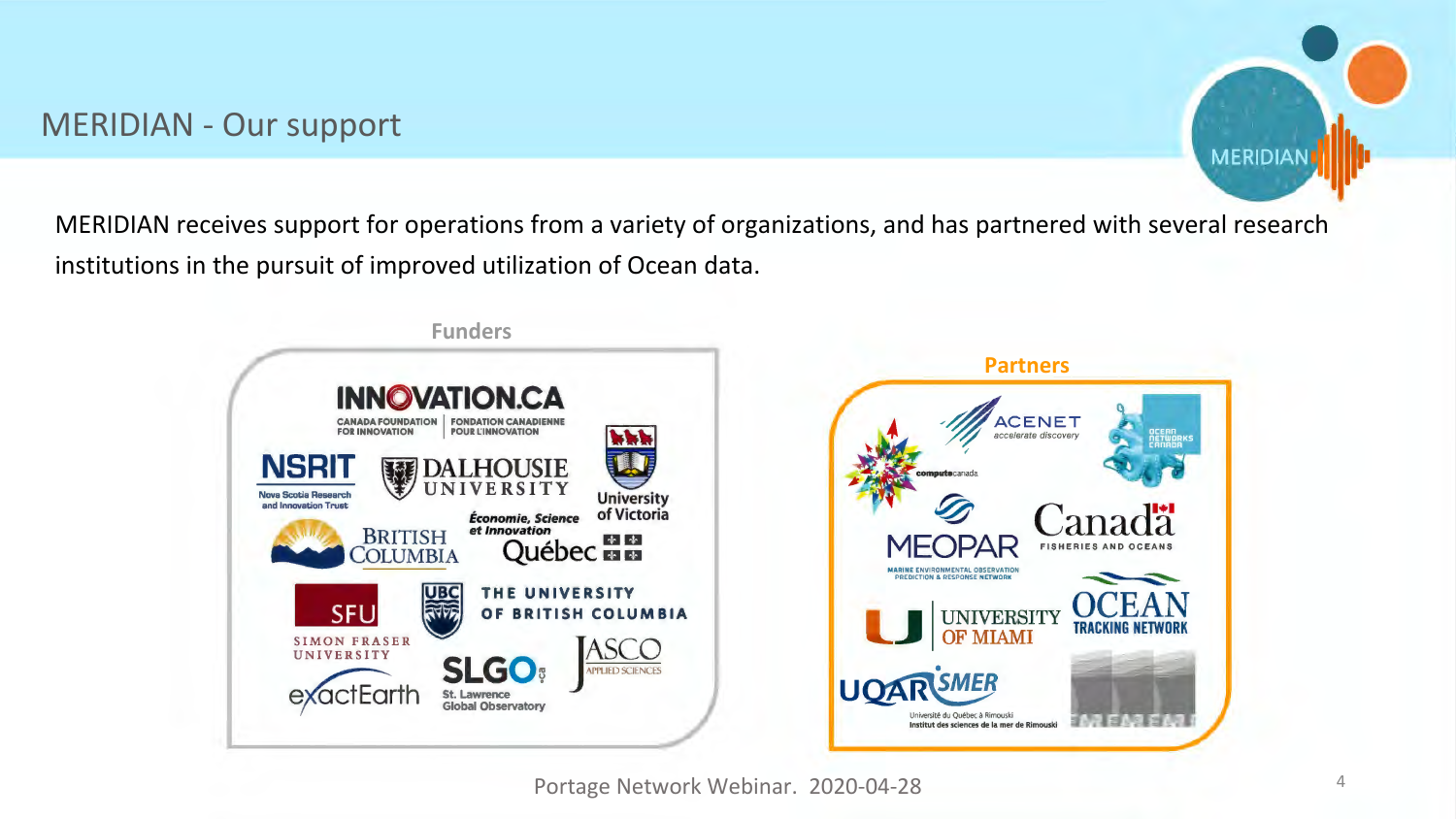#### MERIDIAN - Who we are



Our MERIDIAN team is Pan-Canadian, with members currently across several participant institutions:

- Dalhousie University
- Université du Québec à Rimouski
- **•** Simon Fraser University
- University of British Columbia
- University of Victoria



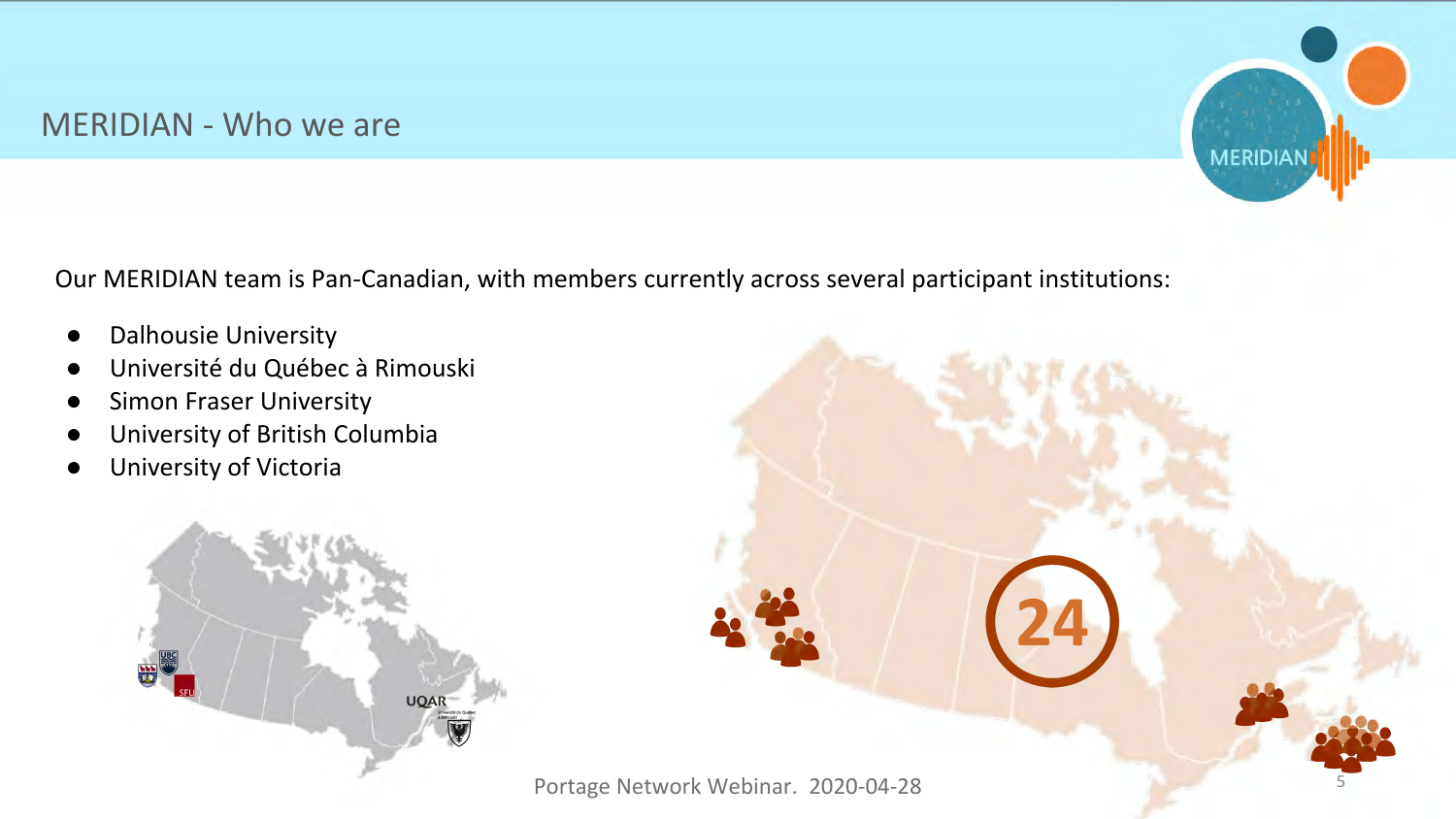## MERIDIAN - What we do



#### We work hard to:

- Increase data's value by
	- describing it
	- making it discoverable
	- and reusable
- Create open-source software solutions for
	- data analysis
	- modeling
	- visualization

#### However, we:

- do not collect data
- are not a data store

**MERIDIAN**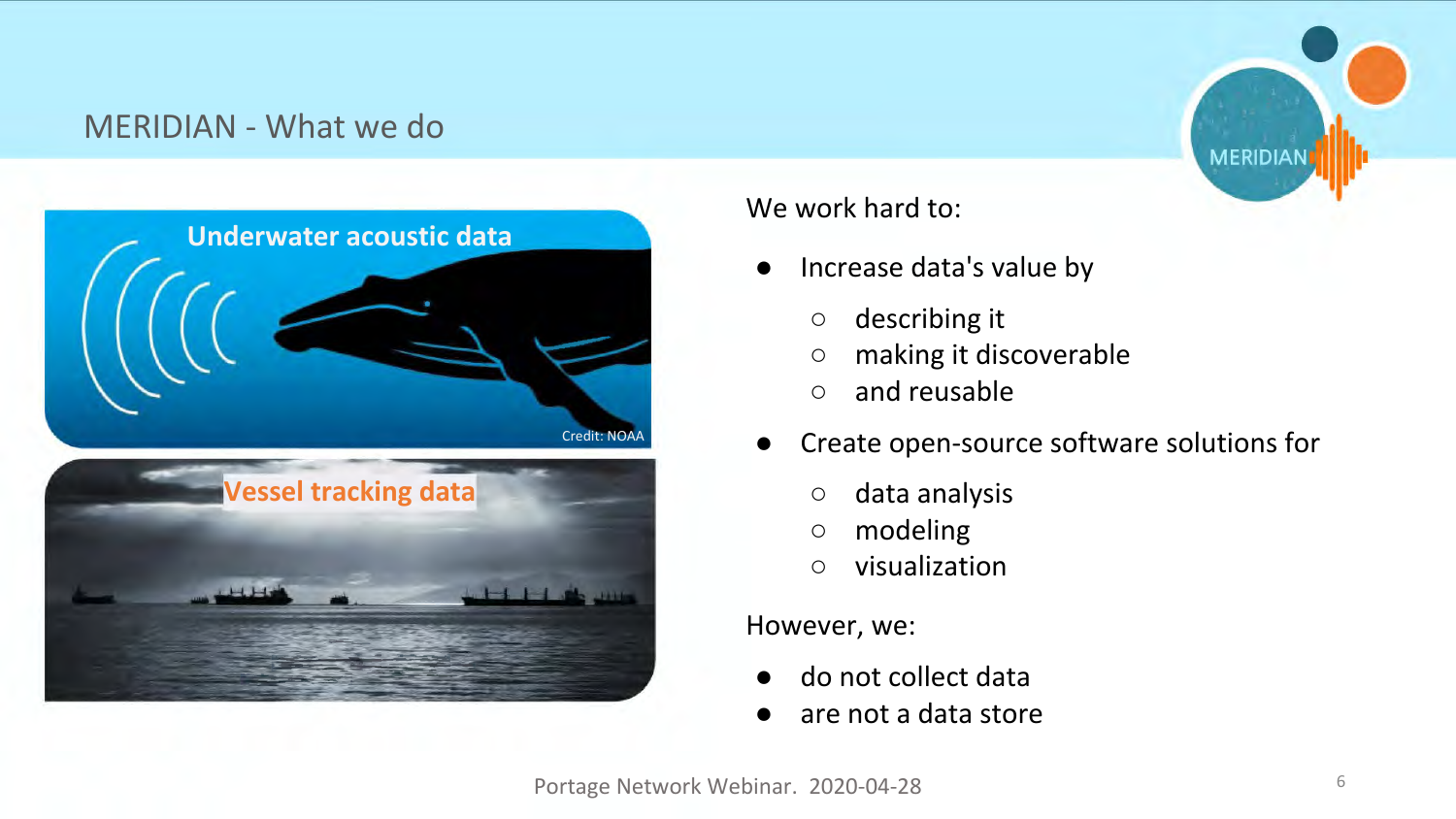#### MERIDIAN Initiatives



- Ocean Soundscape Atlas (http://soundscape-atlas.uqar.ca/)
- Kadlu: Underwater environmental noise modeling (https://docs.meridian.cs.dal.ca/kadlu/)
- Ketos: A toolkit for underwater acoustic detection and classification with deep neural networks (https://docs.meridian.cs.dal.ca/ketos/)
	- GUI interface in development (Kedgi)
- AIS data collaborations (exactEarth Ltd., Dal, UVic, DFO)
- Education and outreach:
	- Marine Mammal Quiz application (https://data.meridian.cs.dal.ca/mmquiz/)
	- Group Decision Making Support Tool
	- Workshops on topics ranging from machine learning model development to data management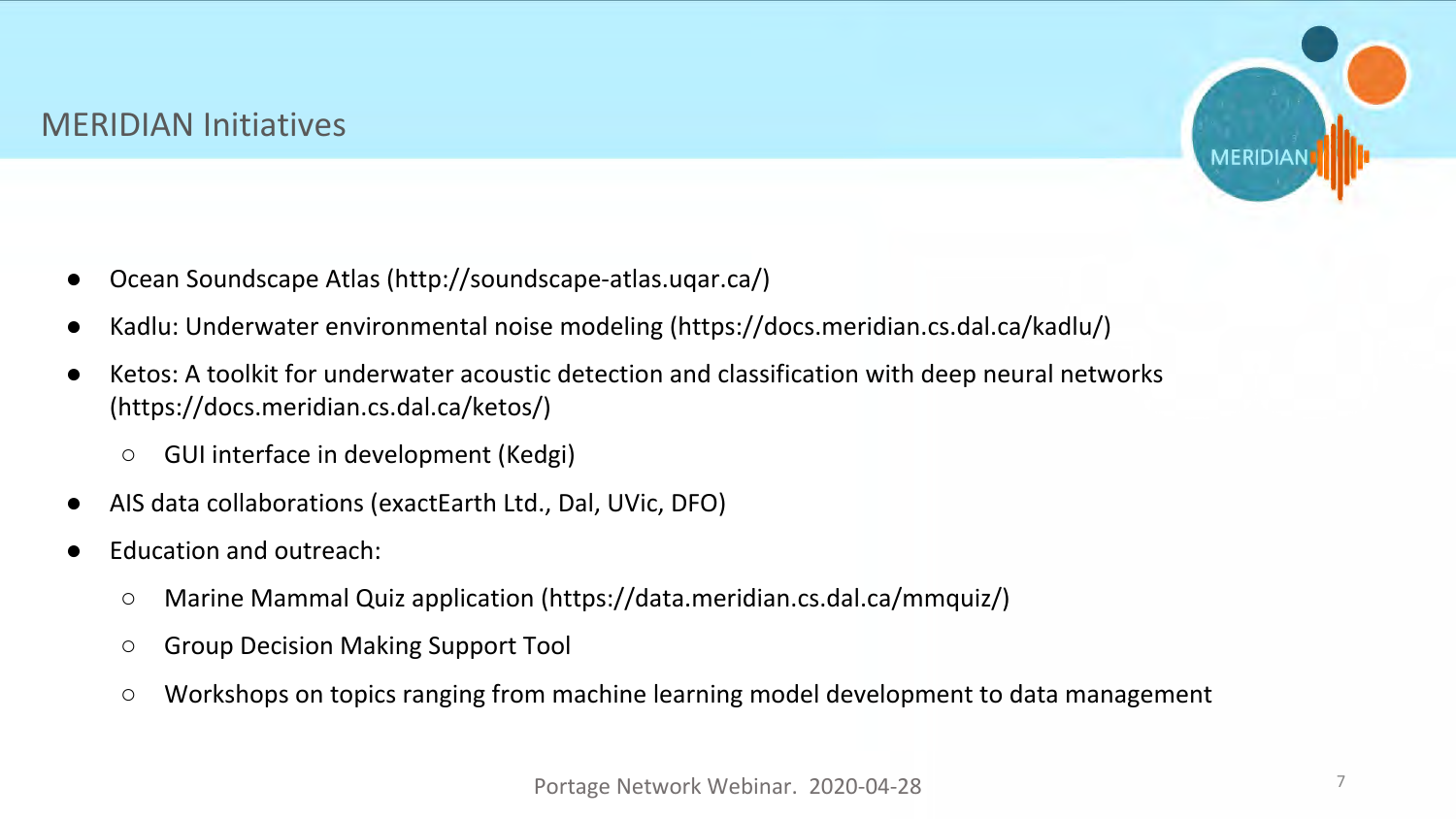#### MERIDIAN Metadata Submission and Discovery Portal



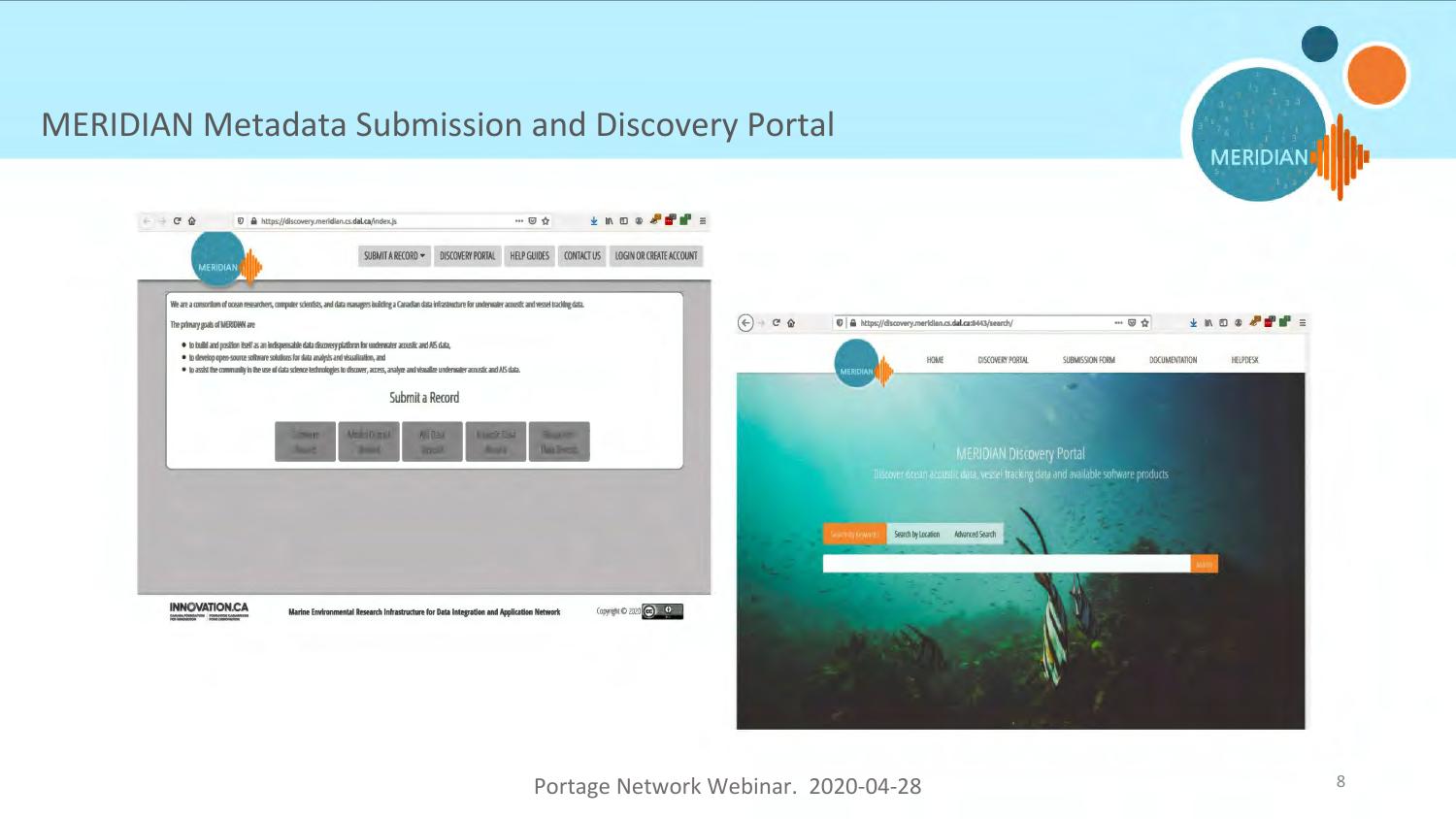## MERIDIAN Metadata Submission and Discovery Portal



The metadata submission and discovery portal has been developed in response to an identified gap

- A large volume of underwater acoustic data were known to exist (potentially underutilized)
- This type of data were (and are) becoming increasingly in demand, both:
	- in response to international considerations on the impacts of anthropogenic noise in the Ocean and;
	- as candidates for machine learning approaches, seeking to increase the amount of information that can be extracted from such data

A metadata submission / search tool was perceived a reasonable mechanism to apply FAIR principles to these resources, and a potentially valuable research data infrastructure asset

Targets: Passive acoustic data, acoustic model data and ancillary resources (software, detection information, etc.) Portage Network Webinar. 2020-04-28 9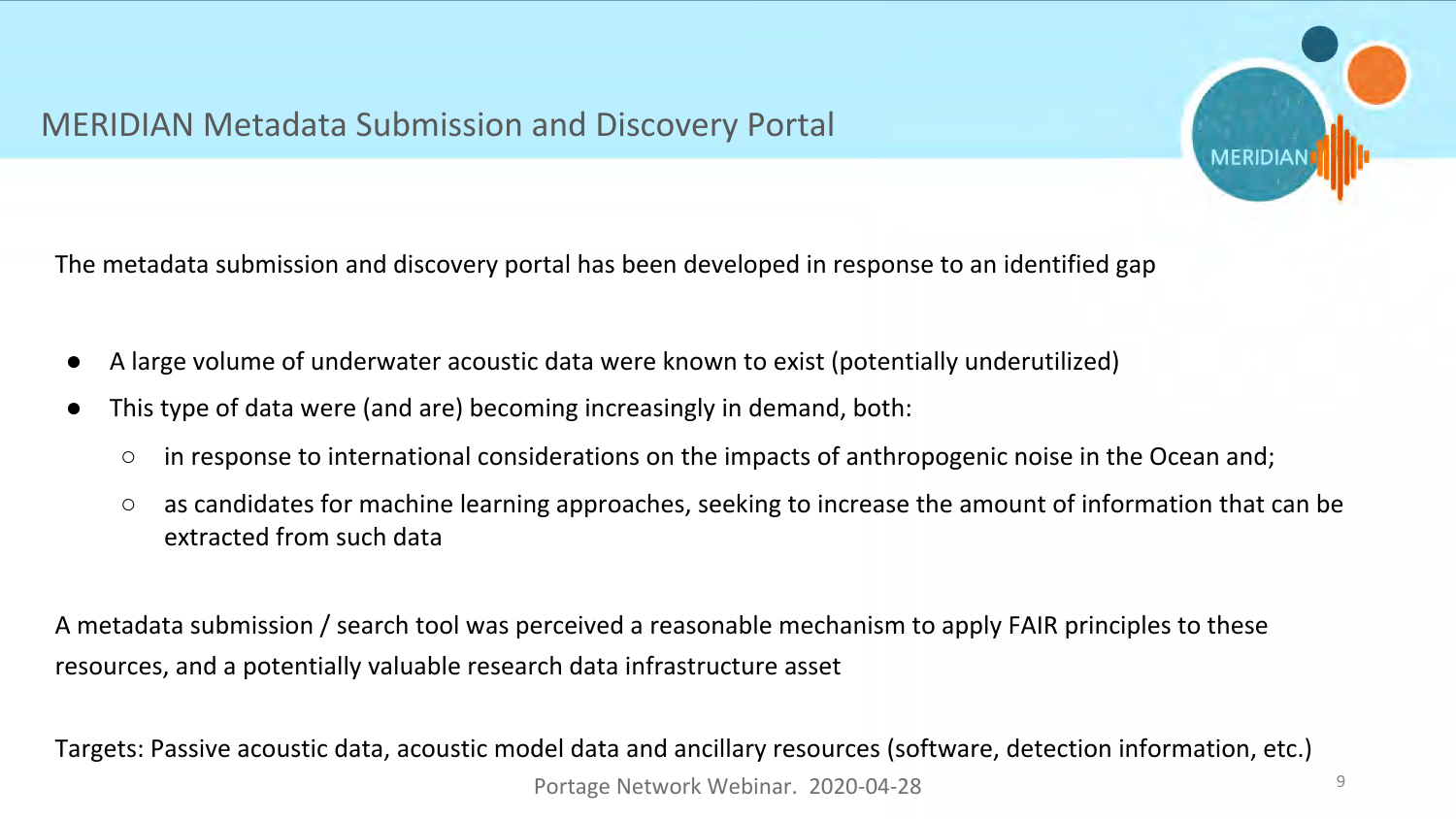### MERIDIAN Metadata Profile



To facilitate description of all "in-scope" resources for this MERIDIAN initiative, a metadata profile was created

- Underwater acoustic data
	- Based on ISO 19115-2:2009 standard
	- Interoperable with other profiles based on ISO 19115, e.g. US IOOS and CIOOS
	- Incorporates Darwin Core metadata standard for biological information
- Acoustic (among other) ocean data model outputs
- Related software for treatment of this data, and development of models
- AIS (Automatic Identification System) data, in recognition of acoustic vessel detection work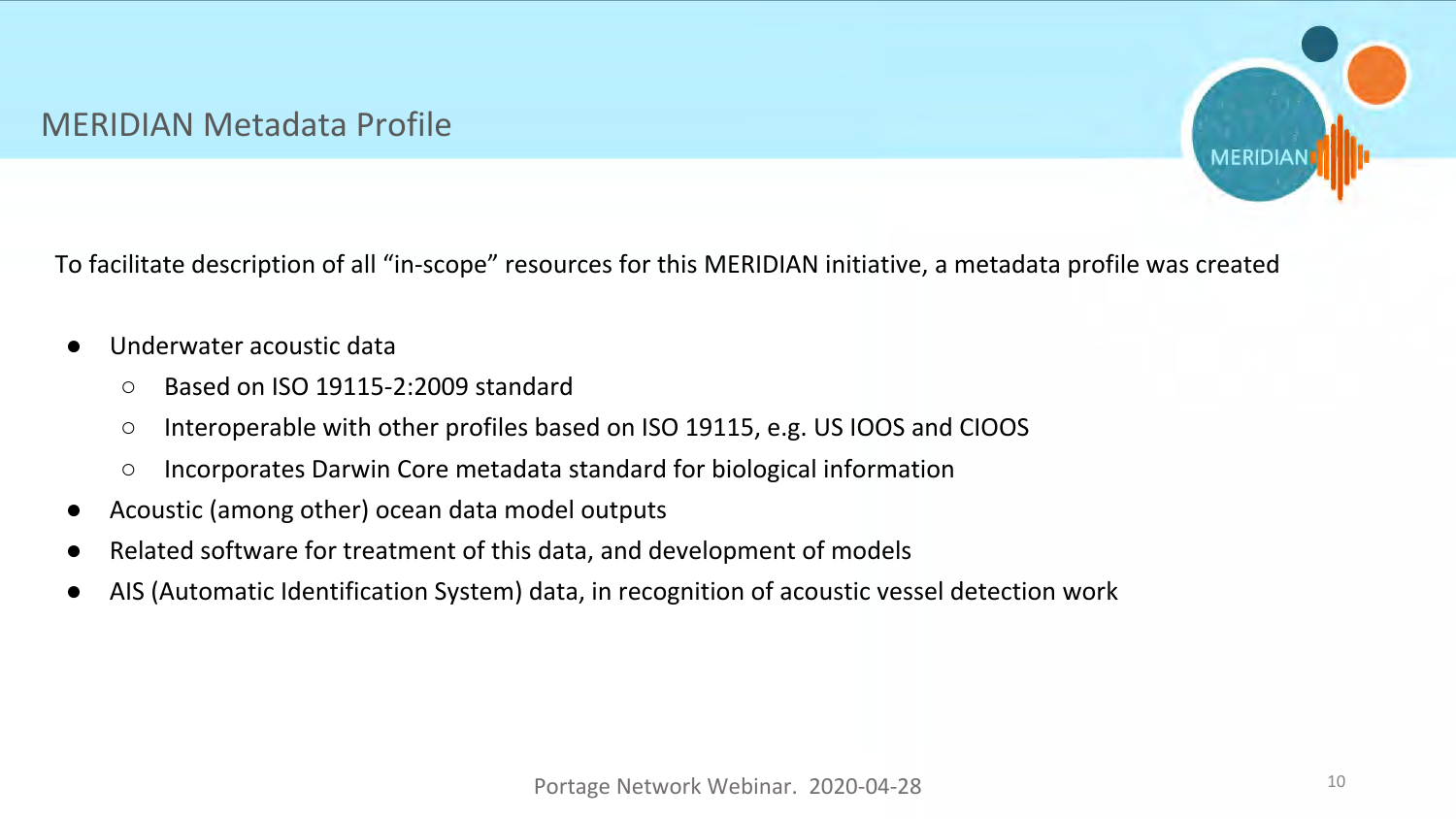# MERIDIAN Metadata Profile (https://docs.meridian.cs.dal.ca/metadata/)

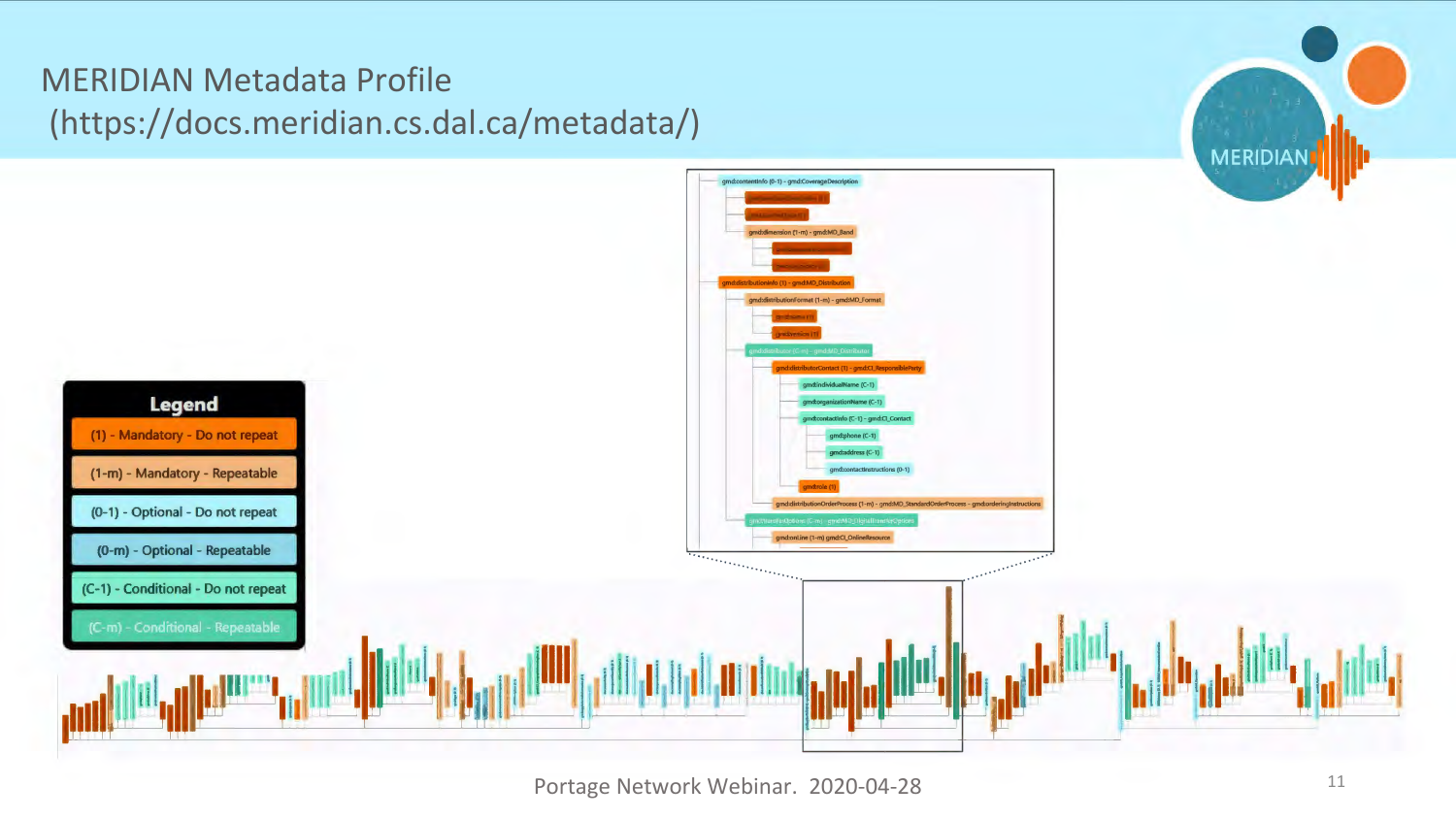## MERIDIAN Metadata Submission and Discovery Portal - Functional Goals

- To permit users to record metadata about their ocean acoustic resources; improving their reusability by making them discoverable
- To offer a concise metadata schema, well suited to these resources, and a simple means of completing records to catalogue them
- To offer researchers a means of locating these newly available resources
	- Furthered by ongoing work with other metadata-gathering institutions to establish metadata sharing; to improve findability of records across institutions (via harvest, for e.g.)

**MERIDIA**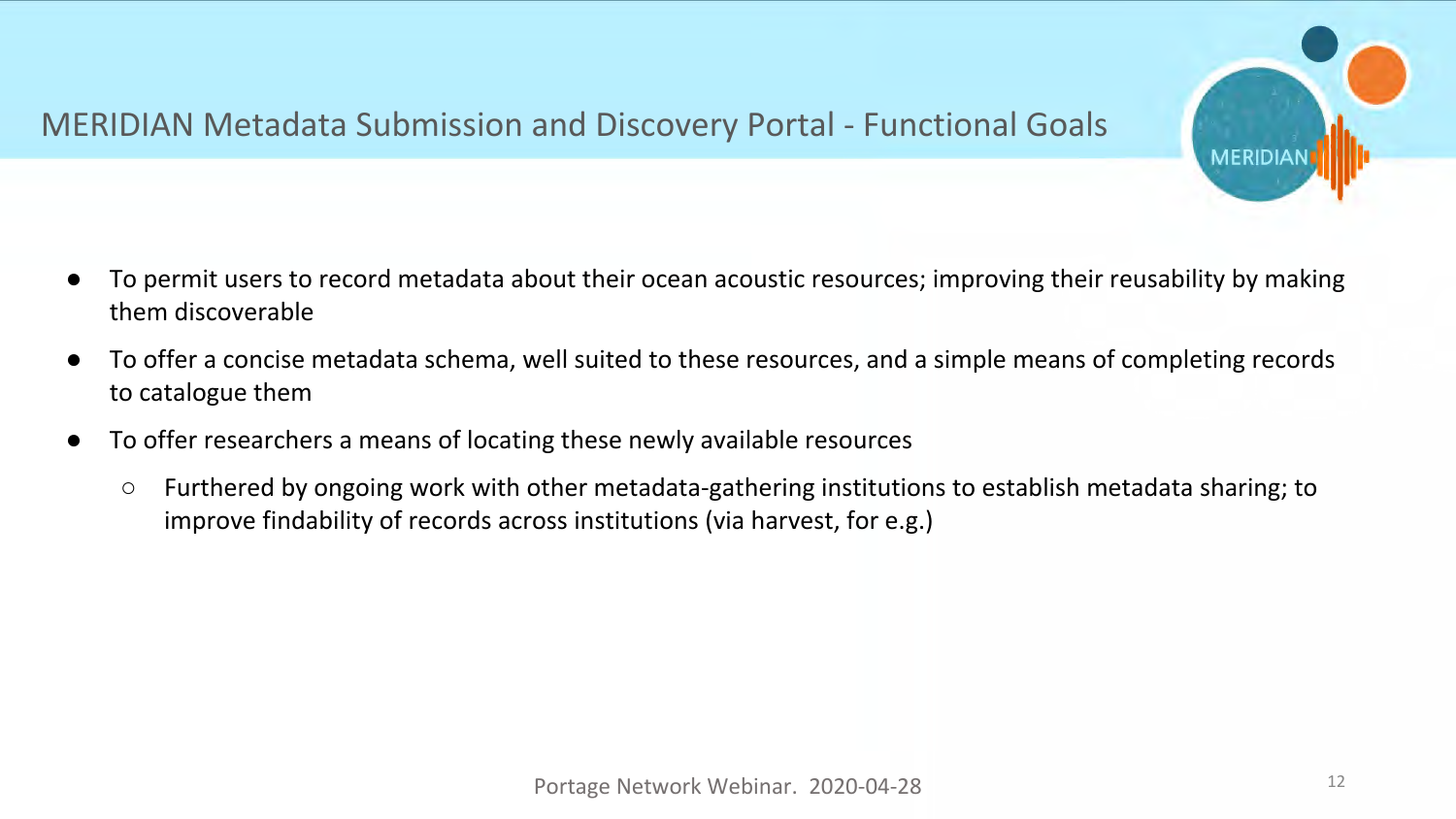

## MERIDIAN Metadata Submission and Discovery Portal Framework

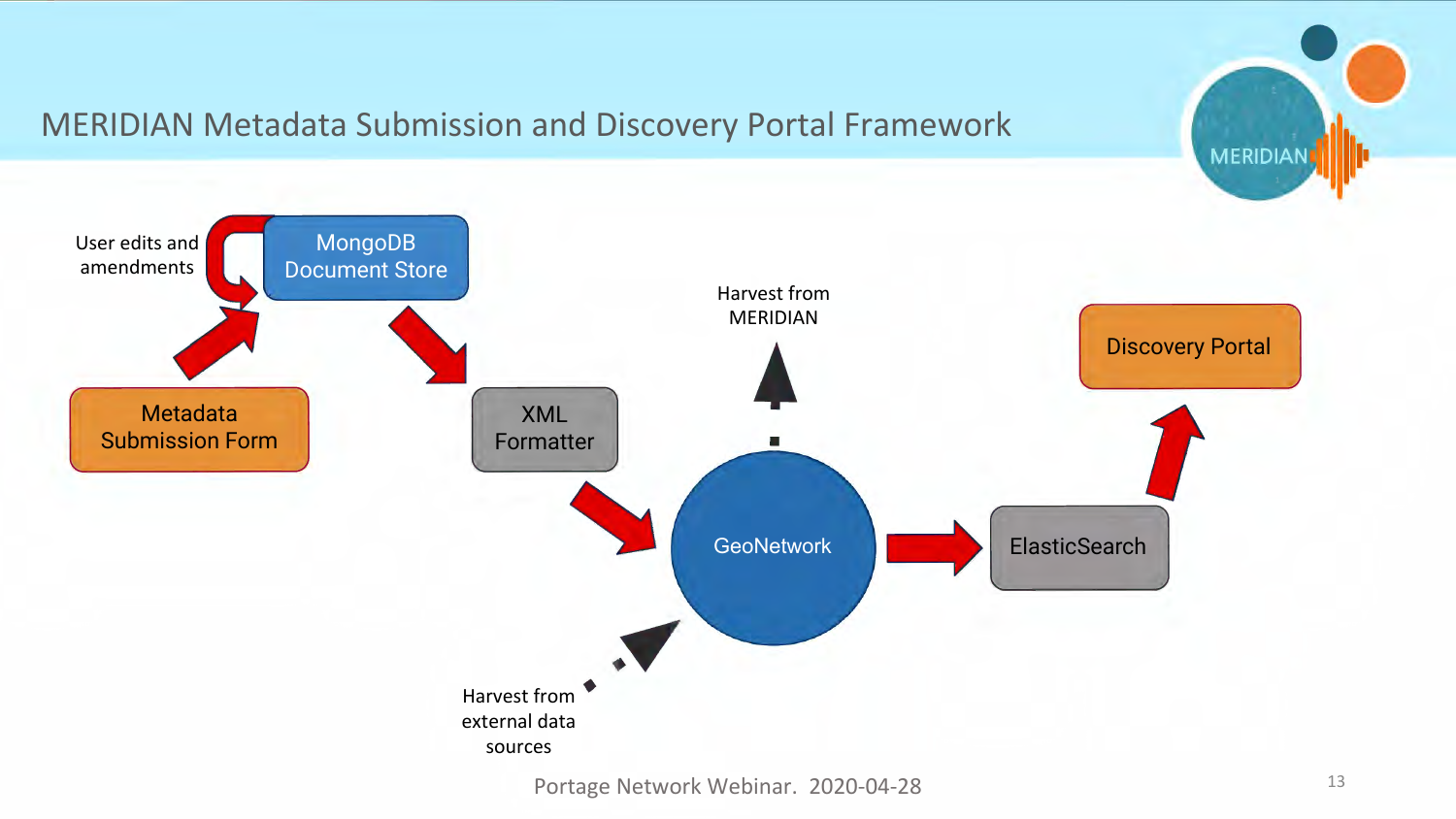Demonstration



<https://discovery.meridian.cs.dal.ca>

Portage Network Webinar. 2020-04-28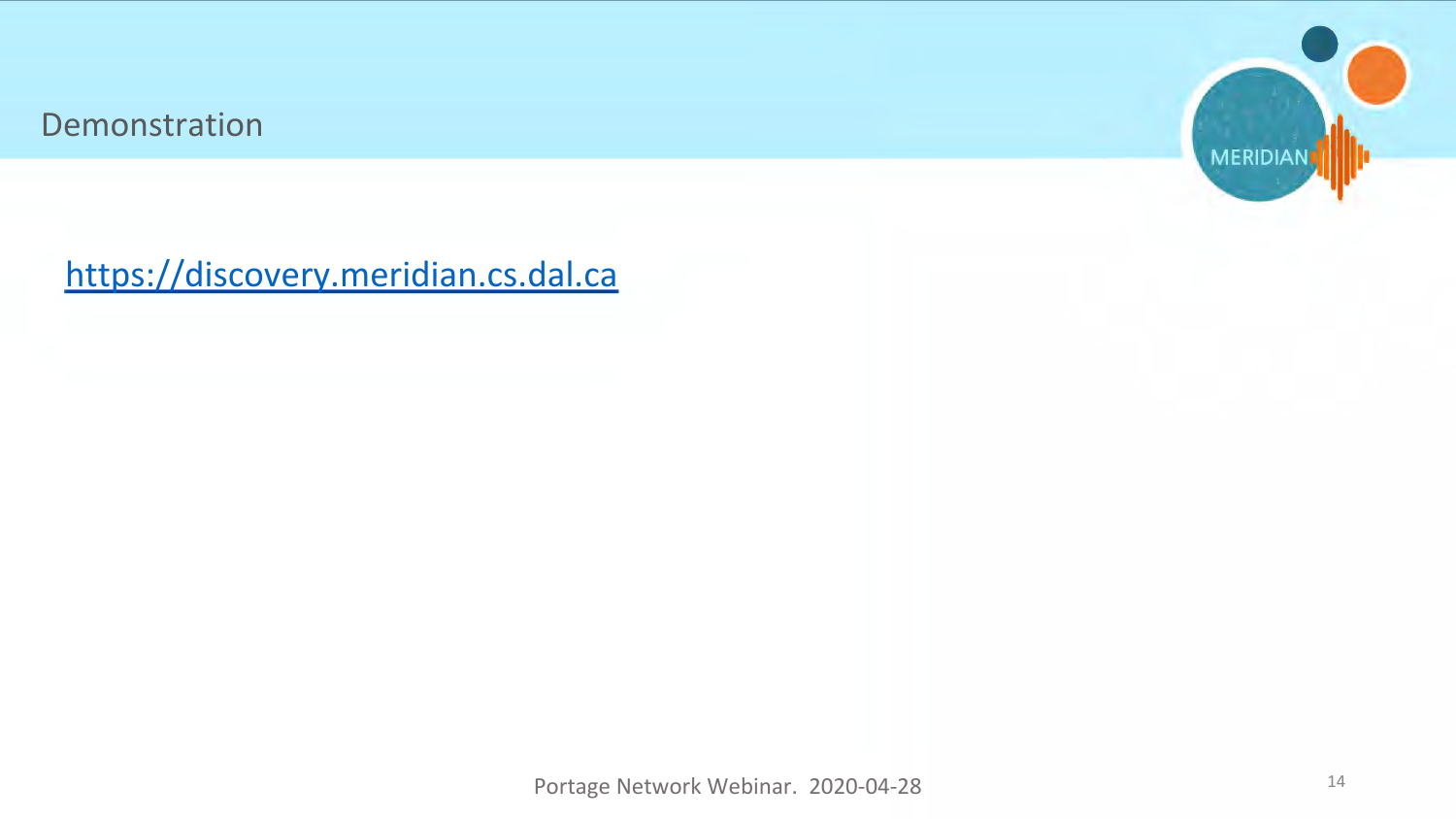

## MERIDIAN Metadata Submission and Discovery Portal Code Reuse

- The metadata profile is fully documented and openly available:
	- <https://docs.meridian.cs.dal.ca/metadata/>
- The interface and backend code are also open-source to lower barriers to development for similar initiatives (to run a modified clone of the portal; release later this week)
	- The underlying architecture which the Portal is built upon is also open-source software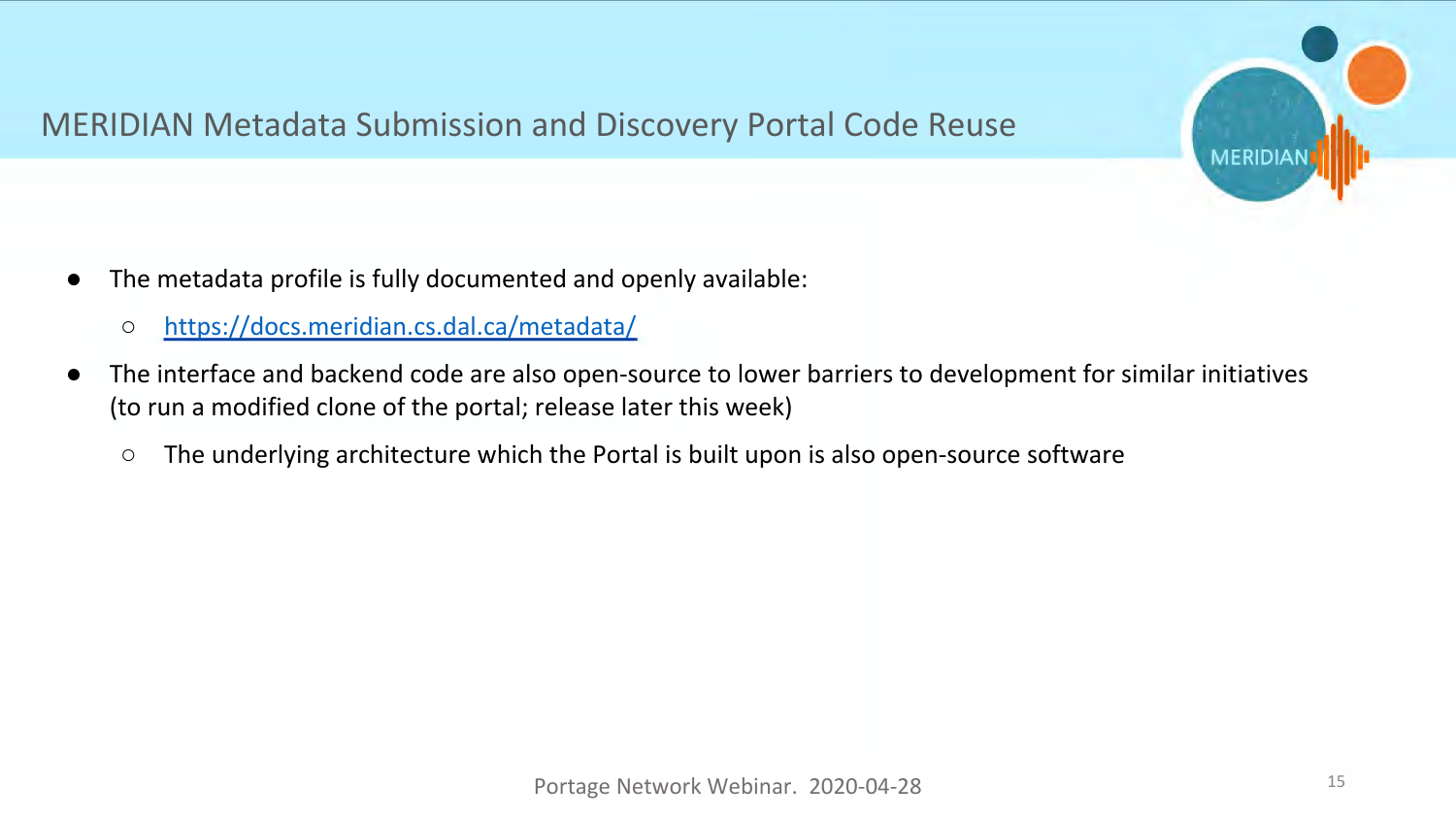### MERIDIAN Future Plans



- Metadata Portal:
	- Review and enhancement of search components as the platform is further adopted and populated
	- Exploration of metadata harvest options:
		- Providing a suitable harvest endpoint for others to access our records
		- Locating relevant repositories to ingest alongside our content
- MERIDIAN general:
	- Online workshop (series) on Big Data Management (tentatively ~June)
	- Development of additional detectors and graphical interface for Ketos platform
	- Exploring feasibility of the establishment of an acoustic "benchmark" dataset for machine learning (e.g. "ImageNet" analogue for acoustics)